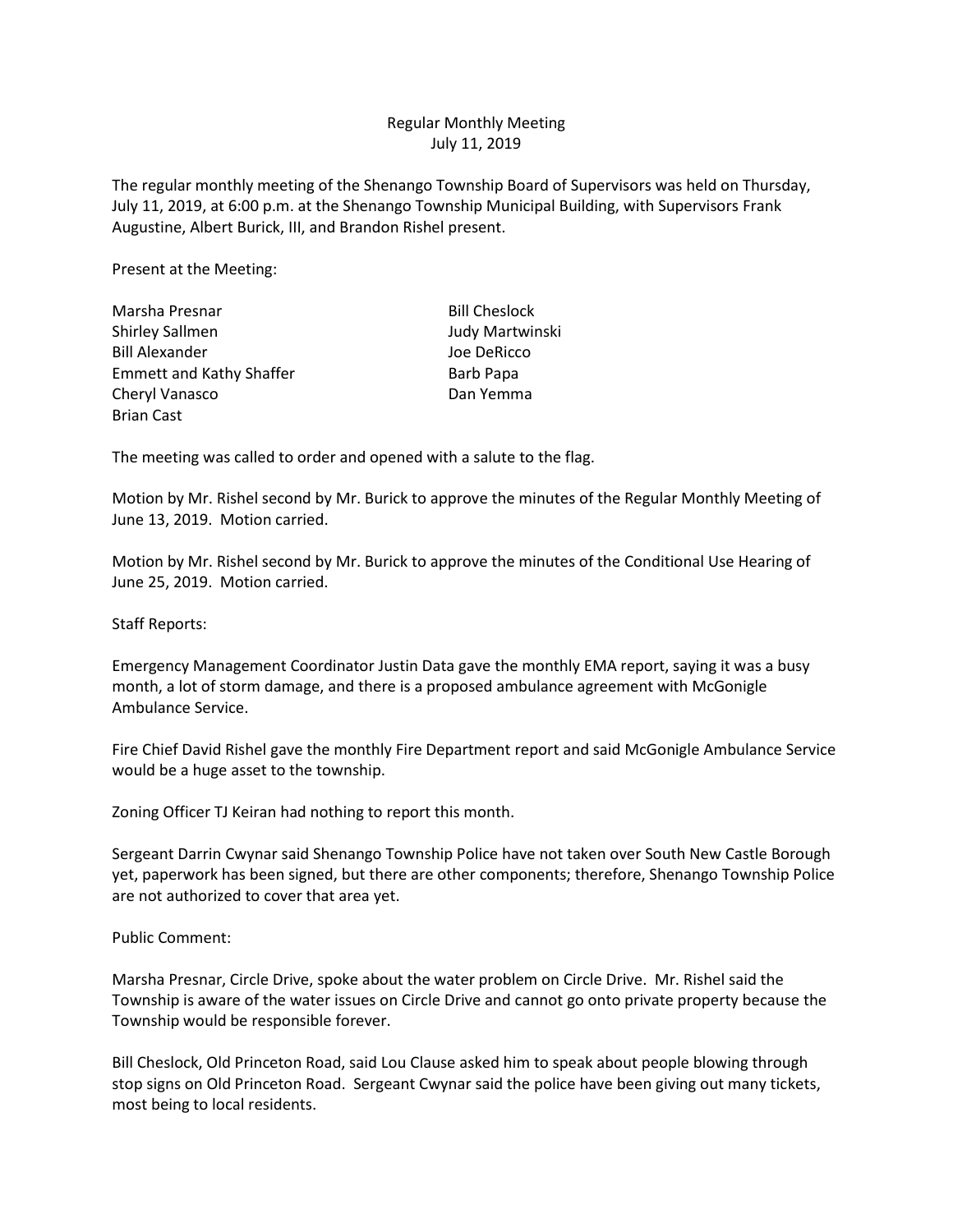Shirley Sallmen, Old Princeton Road, said the pipe is broken at the house on the corner of Edwin and Hoover Road and soapy water is in the yard. Mr. Burick said the septic systems in the neighborhood are bad, and he will get Sewage Enforcement Officer Anthony Sbarra over there to check it.

Judy Martwinski, Big Run Creek Road, said the city dug on Cascade Boulevard and the gravel is sinking. Mr. Rishel said there is a list of what is going to be patched, and asked Mr. Keiran to check the bid packets.

Joe DeRicco, Ridgewood Court, said someone from the Township was supposed to come out to his house on June 24 or 25 and no one showed, and he wanted to know why. Mr. DeRicco said the water is coming down from Jenny lane. Mr. Rishel said he has spent a ton of time on Ridgewood Court.

Emmett and Kathy Shaffer, East Ridgewood Court, asked why ditches cannot be dig out on Ridgewood Court. Mr. Rishel said you cannot send water onto your neighbor when the township is having flooding issues, without fixing the whole system.

Cheryl Vanasco, Snake Run Road, asked how the mining in the area of her home is progressing. Mr. Rishel said the application that the mining company filed was incomplete, and there will be another hearing on the matter.

Dan Yemma, Dean Drive, said he is friends with all the supervisors and would like to bring a collaborative solution on Ridgewood Court. Mr. Rishel said RAR Engineering has been consulted in the past and the solution always exceed funds. He will ask for all the previous paid for plans to see what can be done. He said you cannot fix something when you do not have the resources to fix it. Mr. Burick said Denny Drive also has flooding; this problem is not exclusive to Ridgewood Court. Barb Papa, Ridgewood Court, asked if anyone has started a grant process. Mr. Rishel said Mr. Burick and Mr. Keiran have obtained more grant money than anyone in the past.

Brian Cast, Ridgewood Court, spoke about the flooding on Ridgewood Court and the pipe that is there. Mr. Rishel said the pipe is way too small there and it is all private property.

Jeff Young, Ridgewood Court, said he works for the gas company and knew nothing about Ridgewood Court being paved by them. Mr. Burick said the township has a letter saying Ridgewood Court and Dean Drive will be paved by the gas company after the completion of the installation of new gas lines.

Public Relations and Announcements:

Mr. Burick said the township has been notified of the survey of the Cedar Street Fiber Expansion Upgrade project.

Action Items:

Motion by Mr. Burick second by Mr. Rishel to approve payment of the General Fund expenses of \$119,580.76. Motion carried.

Motion by Mr. Rishel second by Mr. Burick to approve payment of the Fire Tax Fund expenses of \$2,975.78. Motion carried.